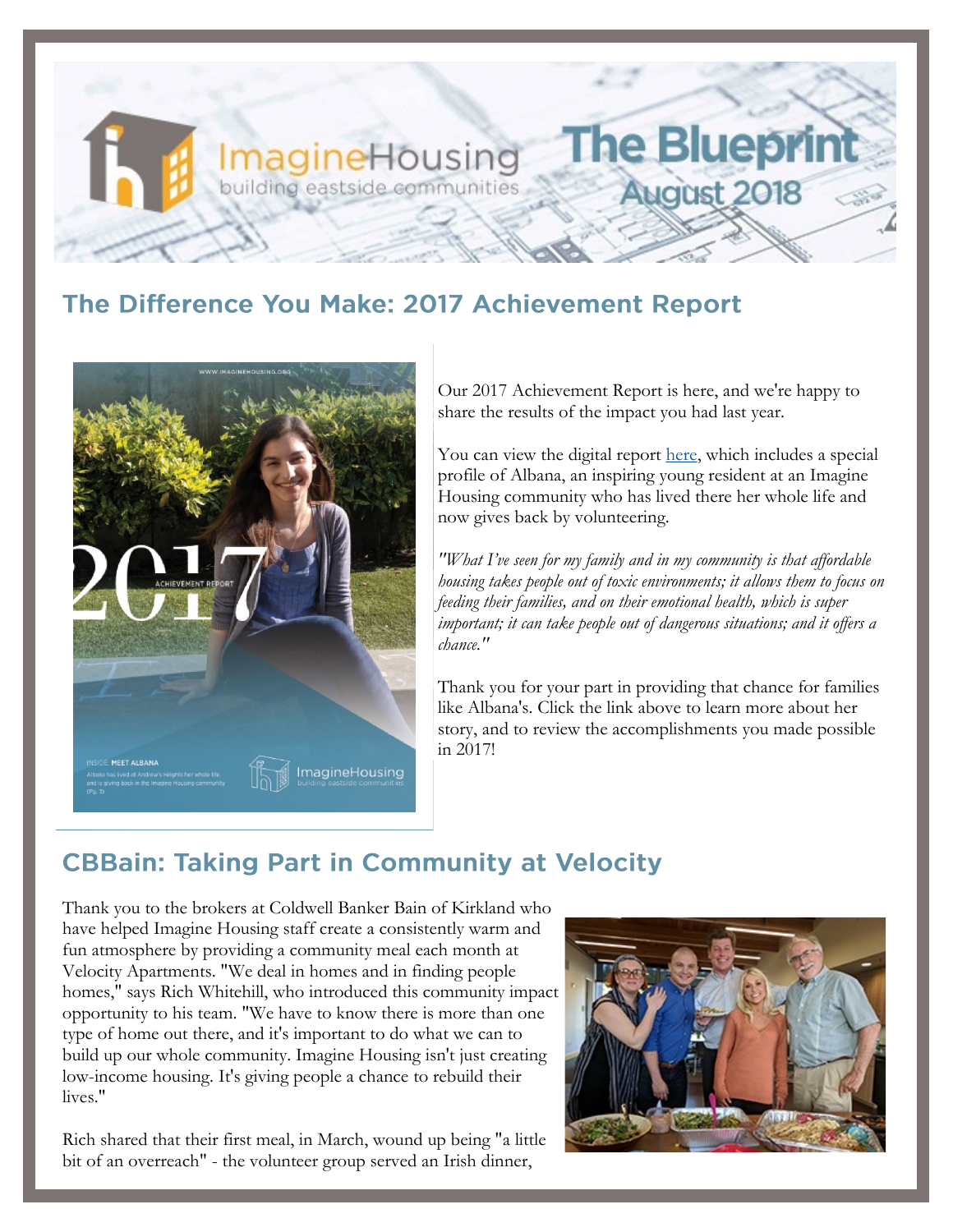but none of the dinner attendees had a connection to Irish food. "It was a matter of getting to know more people in the community, and serving comfort foods, food that people want to eat." As the regular volunteers have gotten to know the residents, each month has gotten better and better. They have brought more coworkers and even family members, building up a volunteer group that delivers successful meals because they care about being a part of the Velocity community.

Jim Kallerson responded to Rich's suggestion to get involved with the community dinner program. "It seems like a natural fit for Coldwell Banker Bain and our Brokers, to want to help people out that are trying to make a better life for themselves. Housing is expensive in this area, and for those that need a helping hand, Imagine Housing is a wonderful program to support! By signing up for a meal a month, we are just letting them know that we care. We all need help at times, every one of us, and this is just a great way to share in the experience of life really."

We are so grateful to the Coldwell Banker Bain volunteers for being a part of building stability and community at Velocity, and we look forward to seeing their wonderful monthly meals continue.

If you're interested in learning more about providing community dinners at an Imagine Housing property, contact [Kathryn or](mailto:kathrynj@imaginehousing.org) visit our [website.](http://www.imaginehousing.org/get-involved/volunteer)

# Save the Date **Hope Homes & Hops** OCTOBER 6, 2018 | 6:00 - 10:00 PM AN EVENT BENEFITING IMAGINE HOUSING

Join the Young Professionals Board for Hope, Homes & Hops, a night of building community, giving back, live music, great prizes, and tasting beer! The event will be held on October 6, 2018 at 20 Corners Brewing Co. in Woodinville. Check out the [event](https://www.facebook.com/events/1652083348247025/) on Facebook to stay informed and get your tickets when they go on sale.

All proceeds from this event will support affordable housing development and resident services in our communities.

If you are interested in attending or sponsoring, or can make an item donation to build an exciting raffle and silent auction, visit the event [website.](https://one.bidpal.net/ypbimagine/welcome)

Want to learn more about the YPB? Visit our [volunteer page](http://www.imaginehousing.org/get-involved/volunteer) or contact [Kathryn.](mailto:%20kathrynj@imaginehousing.org)

## **Drink Beer, Support Housing: Hope, Homes & Hops**